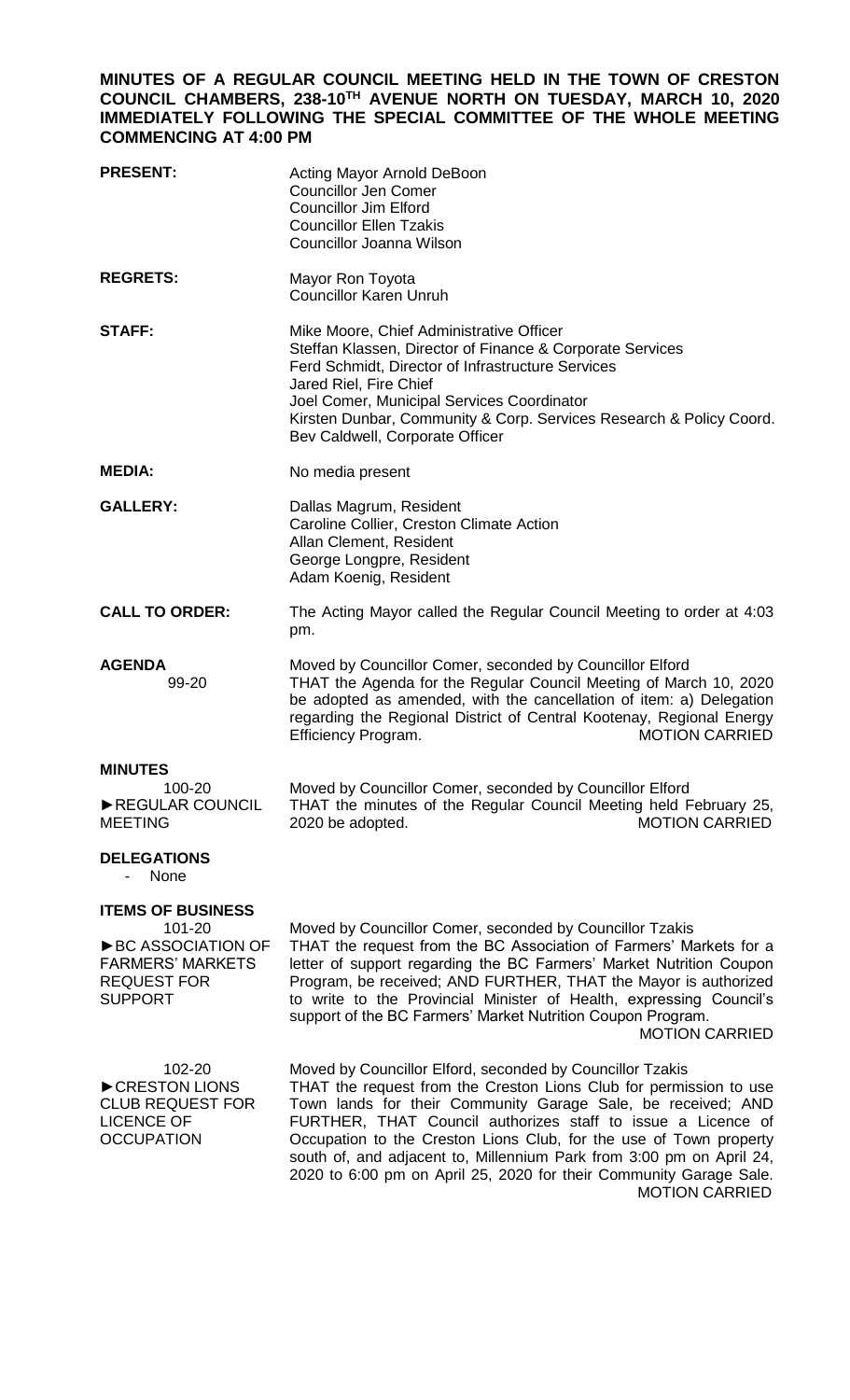103-20 ►REQUEST FOR MAYOR TRAVEL AUTHORIZATION

104-20 ►CV BLOSSOM FESTIVAL ASSOC. REQUEST FOR STREET CLOSURES

105-20 ►CV BLOSSOM FESTIVAL ASSOC. REQUEST TO WAIVE PARK BOOKING FEES, EXTEND PARK HOURS AND USE OF TOWN PROPERTY

106-20 ►SWIFT INTERNET REQUEST FOR LETTER OF SUPPORT

107-20 ►LTR OF CONSENT RE: RDCK BYLAW 2700 Moved by Councillor Comer, seconded by Councillor Wilson THAT the request from Mayor Toyota for expenses to attend the Kootenay Boundary Primary Care Board Meeting, be received; AND FURTHER, THAT, Council authorizes expenses, as per policy, to be paid to the Mayor for his attendance at the Kootenay Boundary Primary Care Board Meeting, held in Trail on March 3, 2020.

## MOTION CARRIED

Moved by Councillor Elford, seconded by Councillor Tzakis THAT the request from the Creston Valley Blossom Festival Association regarding permission to close Town streets for Annual Blossom Festival events, be received; AND FURTHER, THAT Council approves the requested street closures for the following Annual

- Blossom Festival events: Annual Blossom Festival Parade, Saturday May 16, 2020 from 6:00 am to 12:00 noon with street closures on  $18<sup>th</sup>$  Avenue South from Canyon Street to Dogwood Street, and Dogwood Street from 18<sup>th</sup> to 16<sup>th</sup> Avenues, from 6:00 am to 12:00 noon
	- Children's Parade, Monday, May 18, 2020 from 10:45 am to 12:00 noon with street closures on Cedar Street from 16th Avenue to 11<sup>th</sup> Avenue; 11<sup>th</sup> Avenue from Cedar Street to Birch Street; Birch Street to Centennial Park
	- Annual Lions Street Fair, Saturday May 16, 2020 from 6:00 am to 5:00 pm in Spirit of Creston Square

## MOTION CARRIED

Moved by Councillor Tzakis, seconded by Councillor Comer

THAT the request from the Creston Valley Blossom Festival Association to waive park booking fees, to extend park hours, and for permission to use Town property for Annual Blossom Festival events, be received; THAT, Council waives the park booking fees for the following Annual Blossom Festival events:

- Teen Dance, May 15, 2020, Millennium Park, in the amount of \$150.00
- Concerts in the Park, May 16, 2020, Millennium Park, in the amount of \$20.00 each
- Children's Picnic, May 18, 2020, Centennial Park, in the amount of \$20.00;

THAT Council approves the extension of the closing hours for Millennium Park on May 15, 2020 to 11:00 pm to accommodate the Creston Valley Blossom Festival Annual Teen Dance; AND FURTHER, THAT Council authorizes staff to issue a Licence of Occupation to the Creston Valley Blossom Festival Association for the use of the lot south of Millennium Park on May 16, 2020, between the hours of 9:00 am and 5:00 pm for the Youth Root Beer Garden. MOTION CARRIED

Moved by Councillor Elford, seconded by Councillor Comer THAT the Mayor is authorized to write a letter in support of Swift Internet's application for funding under the Canadian Radio-television and Telecommunications Commission for Swift Internet's "Boosting Connectivity in the Creston Valley" project. MOTION CARRIED

Moved by Councillor Wilson, seconded by Councillor Elford THAT the request for a Letter of Consent for the "*Town of Creston and Portions of Electoral Areas A, B and C Transit Local Service Area Establishment Bylaw No. 2700 2020"* from the Regional District of Central Kootenay, be received; AND FURTHER, THAT Council authorizes the Mayor and the Chief Administrative Officer to sign the Letter of Consent for ""*Town of Creston and Portions of Electoral Areas A, B and C Transit Local Service Area Establishment Bylaw No. 2700 2020."* MOTION CARRIED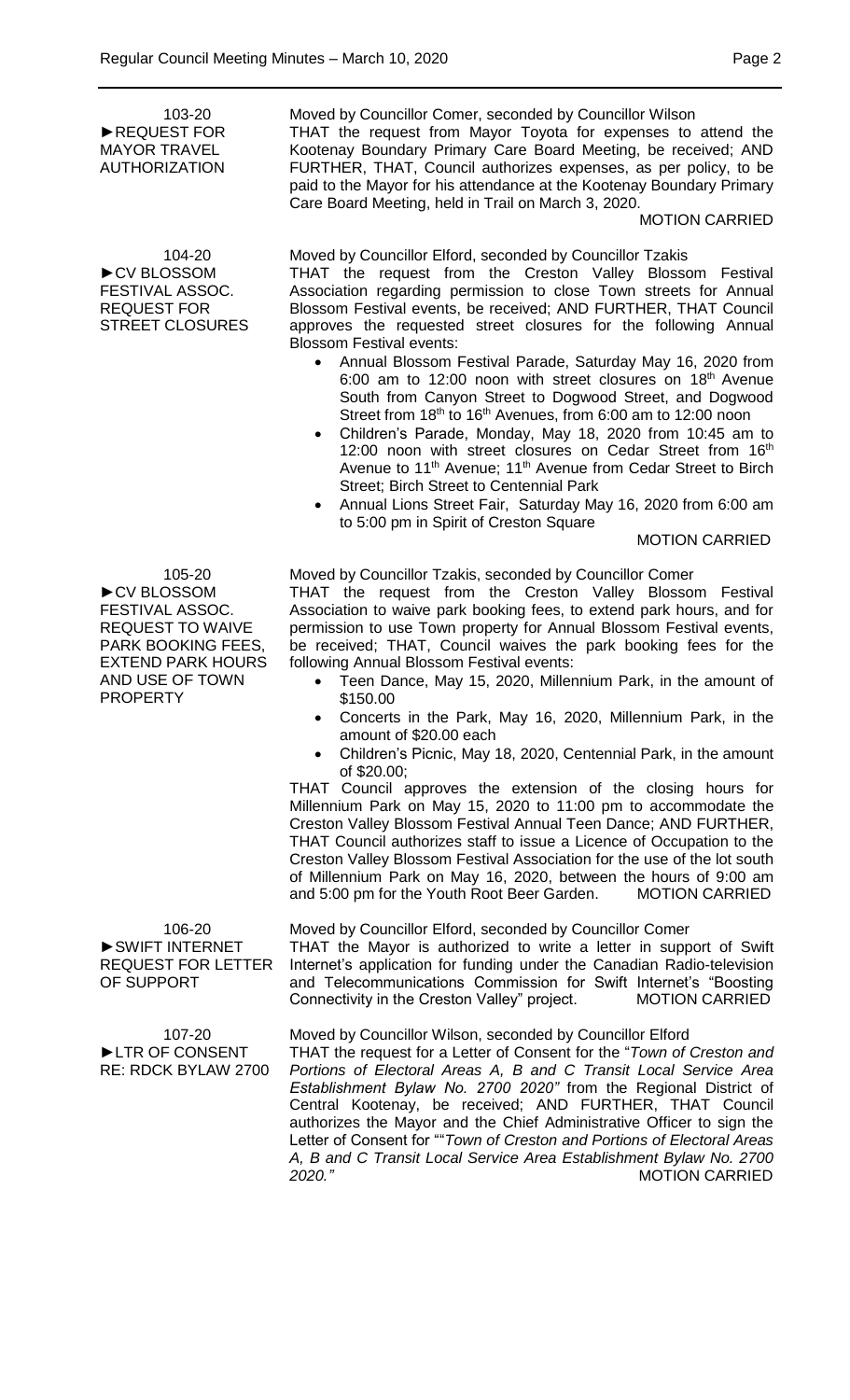| 108-20<br>REQUEST FOR<br><b>DECISION RE:</b><br><b>DEVELOPMENT</b><br><b>PERMIT 02/20</b> | Moved by Councillor Elford, seconded by Councillor Comer<br>THAT the Request for Decision from the Director of Community<br>Services, regarding Development Permit 02/20 for 1213 Canyon Street,<br>be received; AND FURTHER, THAT Council directs staff to issue<br>Development Permit 02/20 to 1027991 B.C. LTD. INC (the owners) for<br>the property legally described as Lot A, District Lot 891, Kootenay<br>District, Plan 5432, PID: 013-918-125, and located at 1213 Canyon<br>Street, to allow for renovation, façade improvements, and replacement<br>of the northern portion of the existing commercial building.<br><b>MOTION CARRIED</b>                             |  |
|-------------------------------------------------------------------------------------------|-----------------------------------------------------------------------------------------------------------------------------------------------------------------------------------------------------------------------------------------------------------------------------------------------------------------------------------------------------------------------------------------------------------------------------------------------------------------------------------------------------------------------------------------------------------------------------------------------------------------------------------------------------------------------------------|--|
| 109-20<br>REQUEST FOR<br><b>DECISION RE:</b><br><b>DEVELOPMENT</b><br><b>PERMIT 03/20</b> | Moved by Councillor Tzakis, seconded by Councillor Wilson<br>THAT the Request for Decision from the Director of Community<br>Services, regarding Development Permit 03/20 for 1124 Northwest<br>Boulevard, be received; AND FURTHER, THAT Council directs staff to<br>issue Development Permit 03/20 to George and Lori Longpre (the<br>owners) for the property legally described as Lot 2, District Lot 892,<br>Kootenay District, Plan 6178, PID: 014-158-019, and located at 1124<br>Northwest Boulevard, to allow for an addition to the existing single<br>family residence that would allow for two residential suites and a<br><b>MOTION CARRIED</b><br>commercial space. |  |
| <b>NEW BUSINESS</b><br>None                                                               |                                                                                                                                                                                                                                                                                                                                                                                                                                                                                                                                                                                                                                                                                   |  |
| <b>REPORTS OF REPRESENTATIVES</b>                                                         |                                                                                                                                                                                                                                                                                                                                                                                                                                                                                                                                                                                                                                                                                   |  |
| CLR COMER                                                                                 | Councillor Comer reported on her attendance at an Agriculture<br>Tourism workshop, a Heritage Fair meeting, an Economic Action Plan<br>meeting, and the Town of Creston Staff Banquet.                                                                                                                                                                                                                                                                                                                                                                                                                                                                                            |  |
| CLR ELFORD                                                                                | Councillor Elford reported on his attendance at a Regional District of<br>Central Kootenay Composting Workshop, an Arrow Creek Water<br>Commission meeting and the Town of Creston Staff Banquet.                                                                                                                                                                                                                                                                                                                                                                                                                                                                                 |  |
| CLR TZAKIS                                                                                | Councillor Tzakis reported on her attendance at a Regional District of<br>Central Kootenay Housing Needs Assessment meeting.                                                                                                                                                                                                                                                                                                                                                                                                                                                                                                                                                      |  |
| CLR WILSON                                                                                | Councillor Wilson reported on her attendance at a Creston Valley<br>Blossom Festival meeting, a Technical Building Advisory Committee<br>meeting and the Town of Creston Staff Banquet.                                                                                                                                                                                                                                                                                                                                                                                                                                                                                           |  |
| 110-20<br>RECEIVE REPORTS                                                                 | Moved by Councillor Elford, seconded by Councillor Comer<br>THAT the verbal reports of Council and Staff be received as<br><b>MOTION CARRIED</b><br>presented.                                                                                                                                                                                                                                                                                                                                                                                                                                                                                                                    |  |
| <b>GIVING OF NOTICES</b>                                                                  | COTW - March 17, April 21, 2020<br>٠<br>SPECIAL COTW - April 14, 2020 (Review of Tax Rates)<br>$\bullet$<br>COUNCIL - March 24, April 14 & 28, 2020<br>$\bullet$<br>SPECIAL COUNCIL - April 21, 2020<br>$\bullet$<br>AKBLG - April 24-26, 2020<br>$\bullet$                                                                                                                                                                                                                                                                                                                                                                                                                       |  |
| <b>QUESTION PERIOD</b>                                                                    | Ms. Collier from Creston Climate Action, asked for more information<br>about the Regional District of Central Kootenay (RDCK) Composting<br>Workshop attended by Councillor Elford on March 4, 2020. Councillor                                                                                                                                                                                                                                                                                                                                                                                                                                                                   |  |

111-20 ►**RECESS AND MOVE TO CLOSED MEETING**

underway.

Moved by Councillor Comer, seconded by Councillor Elford THAT the Regular Council Meeting of March 10, 2020, be recessed at 4:44 pm and by authority of the *Community Charter*, Council move to a Closed Council Meeting with this meeting being closed from the public and/or news media, pursuant to Sub-Section 90(1)(c) labour relations and (k) negotiations and discussion regarding a municipal service. MOTION CARRIED

Elford advised Ms. Collier that a report from the workshop was available on the RDCK website and further, that plans for curbside composting and a composting facility within the Creston Valley are